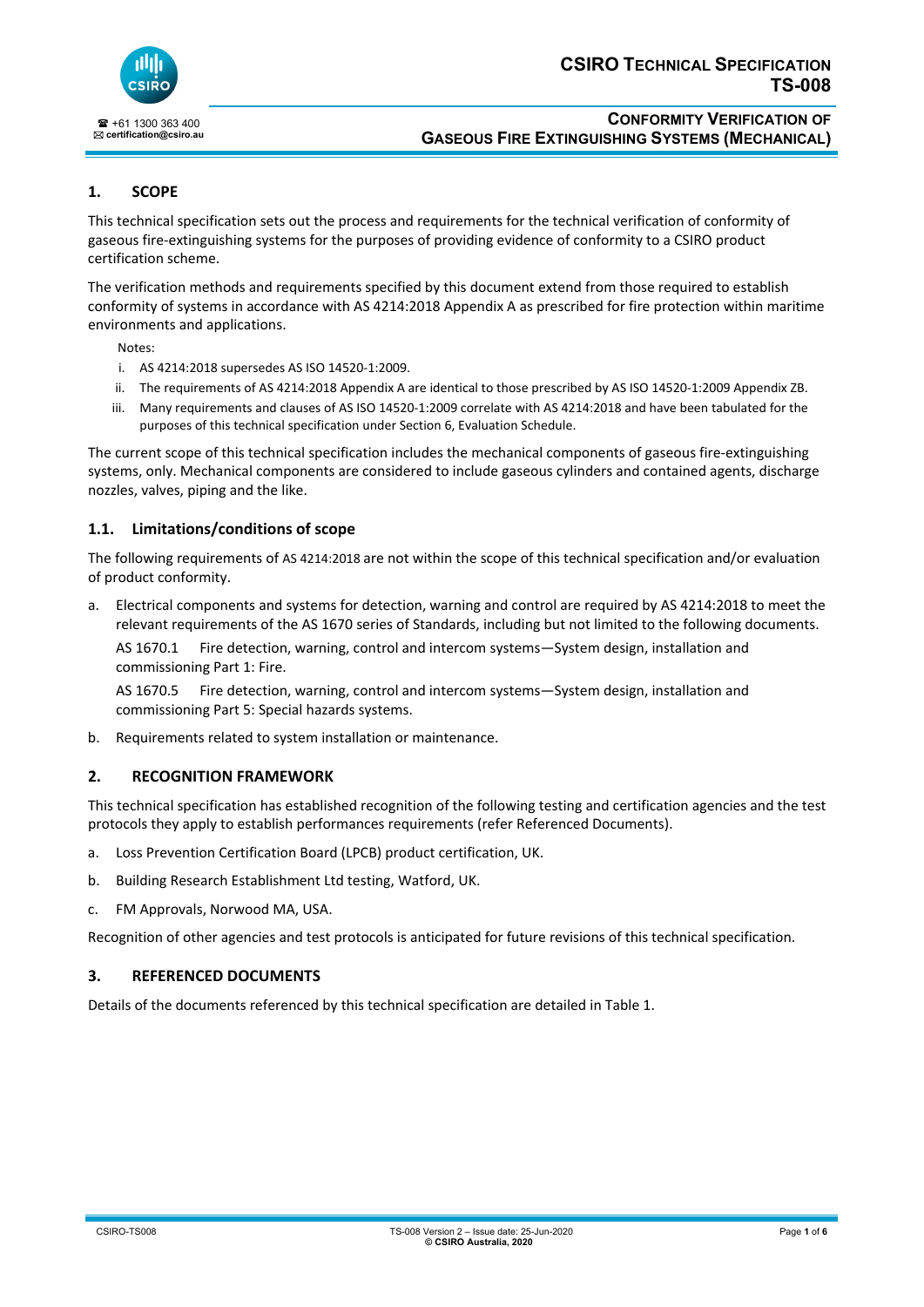#### **Table 1. List of documents referenced by this technical specification.**

| AS 4214:2018                              | Gaseous fire-extinguishing systems                                                                                                                     |
|-------------------------------------------|--------------------------------------------------------------------------------------------------------------------------------------------------------|
| AS ISO 14520-1:2009                       | Gaseous fire-extinguishing systems                                                                                                                     |
| EN 12094-4                                | Fixed firefighting systems. Requirements and test methods for container valve assemblies and<br>actuators                                              |
| EN 12094-5                                | Fixed firefighting systems. Requirements and test methods for high and low pressure selector<br>valves and their actuators for CO <sub>2</sub> systems |
| EN 12094-7                                | Fixed firefighting systems. Requirements and test methods for nozzles for $CO2$ systems                                                                |
| EN 12094-8                                | Fixed firefighting systems. Requirements and test methods for flexible connectors for CO <sub>2</sub> systems                                          |
| EN 12094-10                               | Fixed firefighting systems. Requirements and test methods for pressure gauges and pressure<br>switches.                                                |
| EN 12094-13                               | Fixed firefighting systems. Requirements and test methods for check valves and non-return valves.                                                      |
| <b>LPS 1230</b>                           | Requirements for fire testing of fixed gaseous fire extinguishing systems                                                                              |
| FM Class 5600                             | Approval Standard for Clean Agent Extinguishing Systems                                                                                                |
| AS ISO 14520 Parts 1<br>through 15 (2009) | Gaseous fire-extinguishing systems                                                                                                                     |
| AS ISO/IEC 17025:2018                     | General requirements for the competence of testing and calibration laboratories                                                                        |

#### **4. BACKGROUND**

The current revision of AS 4214 was published in 2018, following development by Standards Australia Committee FP-011. AS 4214:2018 was preceded by the publication of by AS ISO 14520 Parts 1 through 15 (2009), which was an adoption, with modifications, of the ISO 14520‐2006 series. All parts of the AS ISO 14520 have been integrated into AS 4214:2018.

# **5. TECHNICAL VERIFICATION PROCEDURE**

It is a requirement of this procedure that a proportion of the documentation submitted as evidence of conformity with AS 4214:2018 shall be records and reports from recognised testing agencies in accordance with suitable and relevant protocols, standards or specifications.

Verification of conformity of a gaseous fire‐extinguishing systems for the purposes of a CSIRO product certification scheme requires the following activities detailed in Table 2.

**Table 2. Verification activities required by this technical specification to verify conformity of gaseous fire extinguishing systems for the purposes of certification.**

| <b>Activity</b> | <b>Description</b>                                                                                                                                     |
|-----------------|--------------------------------------------------------------------------------------------------------------------------------------------------------|
| 1               | Verification that fire tests have been conducted and/or fire extinguishing<br>performance has been established in accordance with suitable Standard(s) |
| $\overline{2}$  | Verification that components tests have been conducted in accordance with suitable<br>Standard(s)                                                      |
| 3               | Review of design and installation manual(s)                                                                                                            |
| 4               | Review of component quality assurance program                                                                                                          |
| 5               | Identification of system and component limitations                                                                                                     |
| 6               | Prescription of ongoing constancy of conformity activities required for certification.                                                                 |

For the purposes of Activities 1 and 2, assessment of each system component to relevant the documents, or parts thereof, nominated in Table 1 is required. Evidence for conformity may be provided through validated external test, compliance, technical evaluation, or similar, reports from recognised external agencies and/or laboratories. The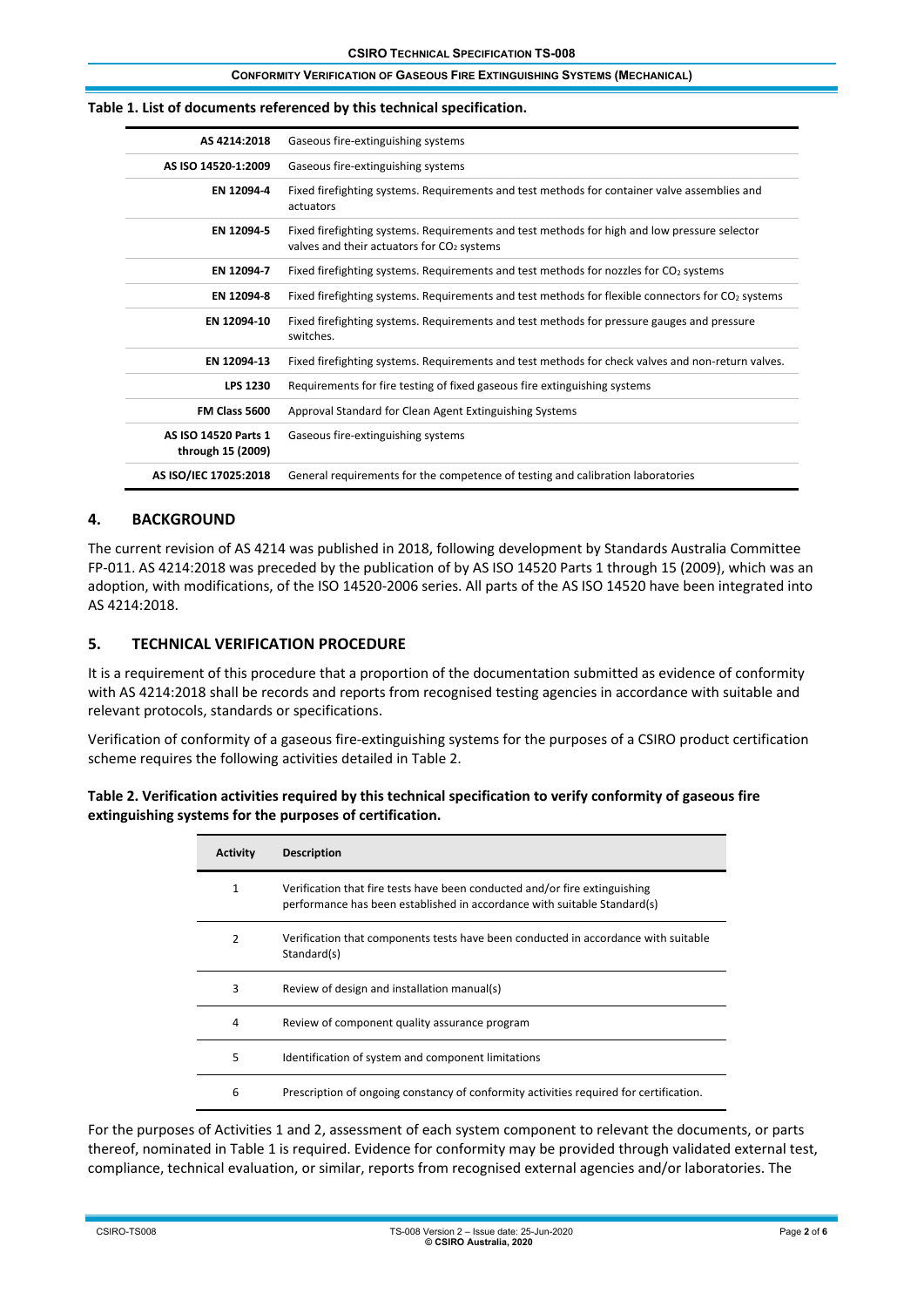documents and/or clauses relevant to system fire extinguishing performance, mechanical components, design and installation documentation and related software tools, are detailed in Section 6 of this technical specification.

The evidence of conformity to the relevant clause of the Standard, details of the review of system documentation, system limitations and any requirements for a constancy of conformity program, are to be detailed in a Technical Verification of Conformity report prepared by CSIRO's Conformity Services.

# **6. EVALUATION SCHEDULE**

Table 3 provides the conformity evaluation schedule of a system to AS 4214:2018, indicating the applicable clauses for which evidence of conformity is required to be provided.

Clause correlation with the superseded requirements of AS ISO 14520.1‐2009 is also tabulated and may be referenced and in scope where required for the technical verification purposes of certification.

| AS 4214:2018   | AS ISO 14520.1-2009 |                                                  | <b>Evidence of</b>       |                                                                                                                                                                         |
|----------------|---------------------|--------------------------------------------------|--------------------------|-------------------------------------------------------------------------------------------------------------------------------------------------------------------------|
| Clause         | Clause              | <b>Title</b>                                     | conformity<br>required   | <b>Comments</b>                                                                                                                                                         |
| $\overline{4}$ |                     | Use and Limitations                              |                          |                                                                                                                                                                         |
| 4.1            | 4.1                 | General                                          |                          |                                                                                                                                                                         |
| 4.2            | ÷,                  | Protection of multiple enclosures                | Yes                      | Requires provision of selector valves.                                                                                                                                  |
| 4.3            | 4.2                 | Extinguishing agents                             | Yes                      | Requires suitable evidence of fire test<br>performance.                                                                                                                 |
| 4.4            | 4.3                 | Electrostatic discharge                          | $\blacksquare$           |                                                                                                                                                                         |
| 4.5            | 4.4                 | Compatibility with other<br>extinguishing agents |                          |                                                                                                                                                                         |
| 4.6            | 4.5                 | Temperature limitations                          | Yes                      | As specified by the Producer in<br>system documentation.                                                                                                                |
|                |                     |                                                  |                          |                                                                                                                                                                         |
| $\sqrt{5}$     | 5                   | Safety                                           |                          |                                                                                                                                                                         |
| 5.1            | 5.1                 | Hazard to personnel                              |                          |                                                                                                                                                                         |
| 5.2            | 5.2                 | Safety precautions                               |                          |                                                                                                                                                                         |
| 5.3            | 5.3                 | Occupiable areas                                 |                          |                                                                                                                                                                         |
| 5.4            | 5.4                 | <b>Electrical hazards</b>                        |                          |                                                                                                                                                                         |
| 5.5            | 5.5                 | <b>Electrical earthing</b>                       |                          |                                                                                                                                                                         |
| 5.6            | 5.6                 | Electrostatic discharge                          |                          |                                                                                                                                                                         |
| 5.7            | ZA.2                | <b>Warning notices</b>                           | ÷,                       |                                                                                                                                                                         |
|                |                     |                                                  |                          |                                                                                                                                                                         |
| 6              | 6                   | System Design                                    |                          |                                                                                                                                                                         |
| 6.1            | 6.1                 | General                                          |                          | This document provides the path for<br>satisfying this requirement.                                                                                                     |
| 6.2            | $6.2$               | Extinguishing agent supply                       |                          |                                                                                                                                                                         |
| 6.2.1          | 6.2.1               | Quantity                                         | ÷,                       | Installation detail.                                                                                                                                                    |
| 6.2.2          | 6.2.2               | Quality                                          | Yes                      | Fill certificates to be provided.                                                                                                                                       |
| 6.2.3          | 6.2.3               | Storage container arrangement                    | $\overline{\phantom{a}}$ | Installation detail.                                                                                                                                                    |
| 6.2.4          | 6.2.4               | Storage containers                               |                          |                                                                                                                                                                         |
| 6.2.4.1        | 6.2.4.1             | General                                          | Yes                      | AS 2030.1 requires registration of<br>design to appropriate recognised<br>Standard.<br>Component tests from recognised<br>Standard(s).Refer Verification Activity<br>2. |
| 6.2.4.2        | ZA.3.1              | Contents indication                              | Yes                      | Gauges and indicators required to be<br>provided.                                                                                                                       |

**Table 3. Evaluation schedule required to demonstrate conformity.**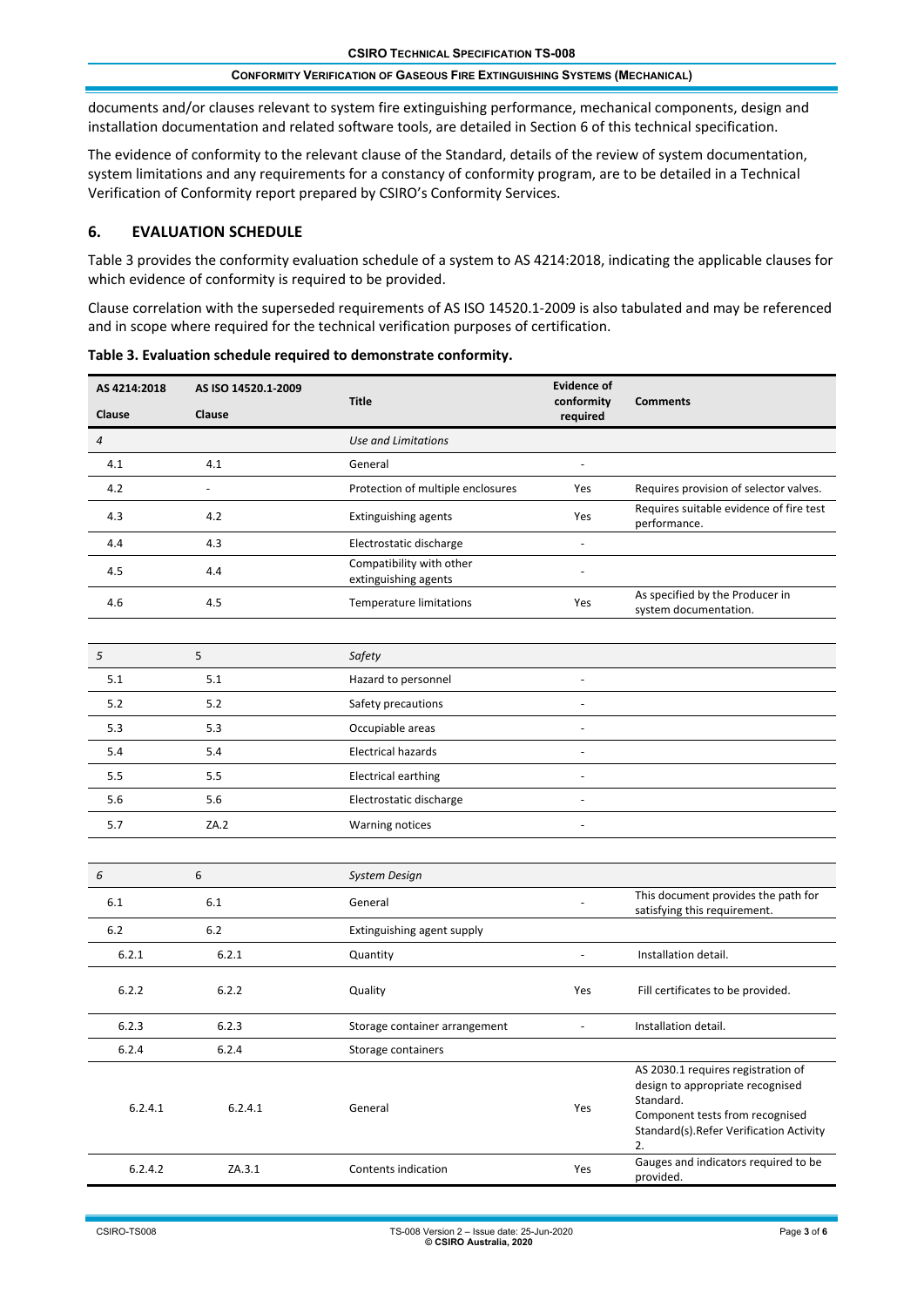# **CSIRO TECHNICAL SPECIFICATION TS-008**

#### **CONFORMITY VERIFICATION OF GASEOUS FIRE EXTINGUISHING SYSTEMS (MECHANICAL)**

| AS 4214:2018   | AS ISO 14520.1-2009 | <b>Title</b>                                 | <b>Evidence of</b><br>conformity | <b>Comments</b>                                                                                                   |
|----------------|---------------------|----------------------------------------------|----------------------------------|-------------------------------------------------------------------------------------------------------------------|
| Clause         | Clause              |                                              | required                         |                                                                                                                   |
| 6.2.4.3        | ZA.3.2              | Marking                                      | Yes                              | AS 2030.1 marking requirements<br>apply. Evidence of cylinder markings<br>required.                               |
| 6.2.4.4        | 6.2.4.4             | Manifold storage containers                  | Yes                              | Requires provision of check valves.                                                                               |
| 6.2.4.5        | 6.2.4.5             | Operating temperatures                       |                                  | Installation detail.                                                                                              |
| 6.3            | 6.3                 | Distribution                                 |                                  |                                                                                                                   |
| 6.3.1          | 6.3.1               | General                                      | Yes                              | Requires provision of pressure gauges<br>and over-pressure relief devices.                                        |
| 6.3.2          | 6.3.2               | Piping                                       |                                  | Installation detail of reticulation.                                                                              |
| 6.3.3          | 6.3.3               | <b>Fittings</b>                              | $\overline{\phantom{a}}$         | Installation detail of reticulation                                                                               |
| 6.3.4          | 6.3.4               | Pipe and valve supports                      |                                  | Installation detail of reticulation                                                                               |
| 6.3.5          | 6.3.5               | Valves                                       | Yes                              | Component tests to recognised<br>Standard(s) required. Refer<br>Verification Activity 2.                          |
| 6.3.6          | 6.3.6               | <b>Nozzles</b>                               |                                  |                                                                                                                   |
| 6.3.6.1        | 6.3.6.1             | Nozzle choice and location                   | Yes                              | Component tests to recognised<br>Standard(s) required. Refer<br>Verification Activity 2.                          |
| 6.3.6.2        | 6.3.6.2             | Nozzles in ceiling                           |                                  | Installation detail                                                                                               |
| 6.3.6.3        | ZA.5                | Marking                                      | Yes                              |                                                                                                                   |
| 6.3.6.4        | 6.3.6.4             | Filters                                      | Yes                              |                                                                                                                   |
| 6.3.7          | 6.3.7               | Pressure reducing orifice assembly           | Yes                              |                                                                                                                   |
| 6.4            | 6.4                 | Detection, actuation and control<br>systems  |                                  |                                                                                                                   |
| 6.4.1          | 6.4.1               | General                                      |                                  |                                                                                                                   |
| 6.4.2          | 6.4.2               | Automatic detection                          | $\overline{\phantom{a}}$         |                                                                                                                   |
| 6.4.3          | 6.4.3               | Operating devices                            |                                  |                                                                                                                   |
| 6.4.3.1        | 6.4.3.1             | Automatic operation                          |                                  |                                                                                                                   |
| 6.4.3.2        | 6.4.3.2             | Manual operation                             |                                  |                                                                                                                   |
| 6.4.3.3        | 6.4.3.3             | Manual mechanical release                    |                                  |                                                                                                                   |
| 6.4.4          | 6.4.4               | Control equipment                            |                                  |                                                                                                                   |
| 6.4.4.1        | 6.4.4.1             | Electric control equipment                   | ÷,                               |                                                                                                                   |
| 6.4.4.2        | 6.5                 | Local Control Station (LCS)                  | $\overline{\phantom{a}}$         |                                                                                                                   |
| 6.4.4.3        | 6.4.4.2             | Pneumatic control equipment                  | Yes                              | If provided by system.                                                                                            |
| 6.4.5          | 6.4.5               | Audible alarms and visual warning<br>devices |                                  |                                                                                                                   |
|                |                     |                                              |                                  |                                                                                                                   |
| $\overline{7}$ | $\overline{7}$      | Extinguishing Agent System Design            |                                  |                                                                                                                   |
| 7.1            | 7.1                 | General                                      |                                  |                                                                                                                   |
| 7.2            | 7.2                 | Specifications, plans and approvals          | $\blacksquare$                   | Installation detail.                                                                                              |
| 7.3            | 7.3                 | System flow calculations                     |                                  |                                                                                                                   |
| 7.3.1          | 7.3.1               | General                                      | Yes                              | System calculation / design tool to be<br>validated by recognised agency.                                         |
| 7.3.2          | 7.3.2               | <b>Friction losses</b>                       | Yes                              | To be provided by validated system<br>calculation / design tool or method.                                        |
| 7.3.3          | 7.3.3               | Pressure drop                                | Yes                              | To be provided by validated system<br>calculation / design tool or method.                                        |
| 7.3.4          | 7.3.4               | Valves and fittings                          | Yes                              | To be provided by validated system<br>calculation / design tool or method.                                        |
| 7.3.5          | 7.3.5               | Liquefied gases - Specific<br>requirements   | Yes                              | To be provided by validated system<br>calculation / design tool or method (If<br>liquefied gases used by system). |
| 7.4            | 7.4                 | Enclosures                                   | $\blacksquare$                   | Installation detail.                                                                                              |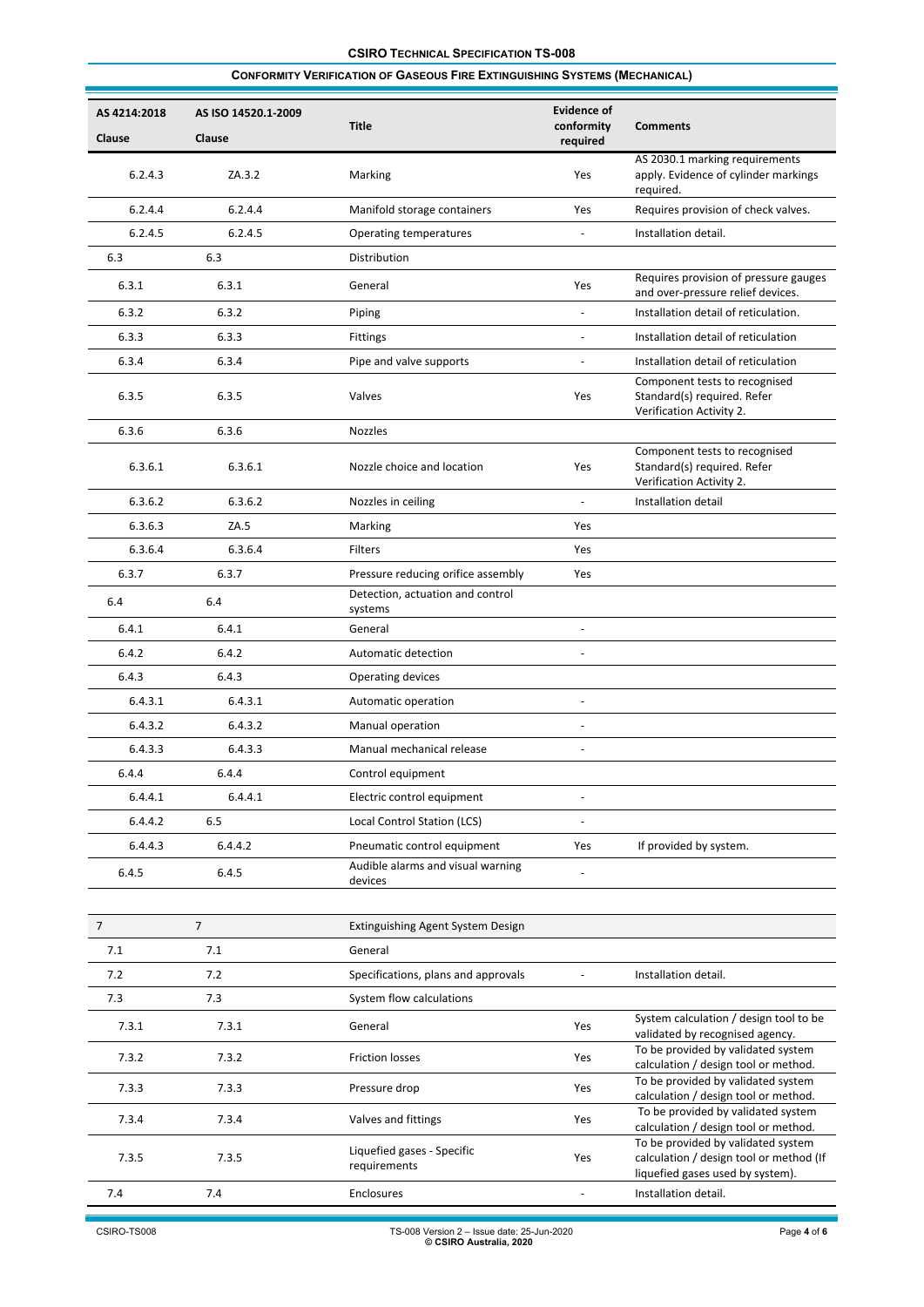| AS 4214:2018 | AS ISO 14520.1-2009<br>Clause | <b>Title</b>                                | <b>Evidence of</b><br>conformity | <b>Comments</b>                                                                                                                                                                                             |
|--------------|-------------------------------|---------------------------------------------|----------------------------------|-------------------------------------------------------------------------------------------------------------------------------------------------------------------------------------------------------------|
| Clause       |                               | Extinguishing agent concentration           | required                         |                                                                                                                                                                                                             |
| 7.5          | 7.5                           | requirements                                |                                  |                                                                                                                                                                                                             |
| 7.5.1        | 7.5.1                         | Flame extinguishment                        | Yes                              | To be provided by validated system<br>calculation / design tool or method.<br>Evidence of system fire extinguishing<br>performance to recognised<br>Standard(s) required. Refer<br>Verification Activity 1. |
| 7.5.2        | 7.5.2                         | Inerting                                    | Yes                              | To be provided by validated system<br>calculation / design tool or method.                                                                                                                                  |
| 7.6          | 7.6                           | Total flooding quantity                     |                                  |                                                                                                                                                                                                             |
| 7.6.1        | 7.6.1                         | General                                     |                                  |                                                                                                                                                                                                             |
| 7.6.2        | 7.6.2                         | Liquefied gases                             | Yes                              | To be provided by validated system<br>calculation / design tool or method.                                                                                                                                  |
| 7.6.3        | 7.6.3                         | Non-liquefied gas                           | Yes                              | To be provided by validated system<br>calculation / design tool or method.                                                                                                                                  |
| 7.7          | 7.7                           | Altitude adjustment                         | Yes                              | To be provided by validated system<br>calculation / design tool or method.                                                                                                                                  |
| 7.8          | 7.8                           | Duration of Protection                      | Yes                              | System design(s) to provide a<br>minimum hold time of 10 minutes.                                                                                                                                           |
| 7.9          | 7.9                           | System performance                          |                                  |                                                                                                                                                                                                             |
| 7.9.1        | 7.9.1                         | Discharge time                              |                                  |                                                                                                                                                                                                             |
| 7.9.1.1      | 7.9.1.1                       | Liquefied extinguishing agent               | Yes                              | To be provided by validated system<br>calculation / design tool or method.                                                                                                                                  |
| 7.9.1.2      | 7.9.1.2                       | Non-liquefied extinguishing agent           | Yes                              | To be provided by validated system<br>calculation / design tool or method.                                                                                                                                  |
| 7.9.2        | 7.9.2                         | <b>Extended discharge</b>                   | ÷,                               |                                                                                                                                                                                                             |
|              |                               |                                             |                                  |                                                                                                                                                                                                             |
| 8            | 8                             | Commissioning and acceptance                |                                  |                                                                                                                                                                                                             |
| 8.1          | 8.1                           | General                                     |                                  |                                                                                                                                                                                                             |
| 8.2          | 8.2                           | Tests                                       |                                  |                                                                                                                                                                                                             |
| 8.2.1        | 8.2.1                         | General                                     | L,                               |                                                                                                                                                                                                             |
| 8.2.2        | 8.2.2                         | Enclosure check                             |                                  |                                                                                                                                                                                                             |
| 8.2.3        |                               | Review of design calculations               |                                  |                                                                                                                                                                                                             |
| 8.2.4        | 8.2.3                         | Review of mechanical components             |                                  |                                                                                                                                                                                                             |
| 8.2.5        | 8.2.4                         | Review of enclosure integrity               |                                  |                                                                                                                                                                                                             |
| 8.2.6        | 8.2.5                         | Review of electrical components             | $\overline{\phantom{a}}$         |                                                                                                                                                                                                             |
| 8.2.7        | $8.2.7 - 8.2.9$               | System functional test                      |                                  |                                                                                                                                                                                                             |
| 8.2.8        | 8.2.10                        | Completion of functional tests              |                                  |                                                                                                                                                                                                             |
|              |                               |                                             |                                  |                                                                                                                                                                                                             |
| 8.3          | 8.3                           | Completion certificate and<br>documentation |                                  |                                                                                                                                                                                                             |
| 8.4          |                               | Block plan                                  |                                  |                                                                                                                                                                                                             |
|              |                               |                                             |                                  |                                                                                                                                                                                                             |
| 9            | $\boldsymbol{g}$              | Maintenance                                 |                                  |                                                                                                                                                                                                             |
| 9            | 9.3                           | Maintenance                                 |                                  | AS 4214 refers to AS 1851 for<br>maintenance requirements.                                                                                                                                                  |
|              | 9.1                           | General                                     |                                  |                                                                                                                                                                                                             |
|              | 9.2                           | Inspection                                  |                                  |                                                                                                                                                                                                             |
|              | 9.4                           | Training                                    |                                  |                                                                                                                                                                                                             |